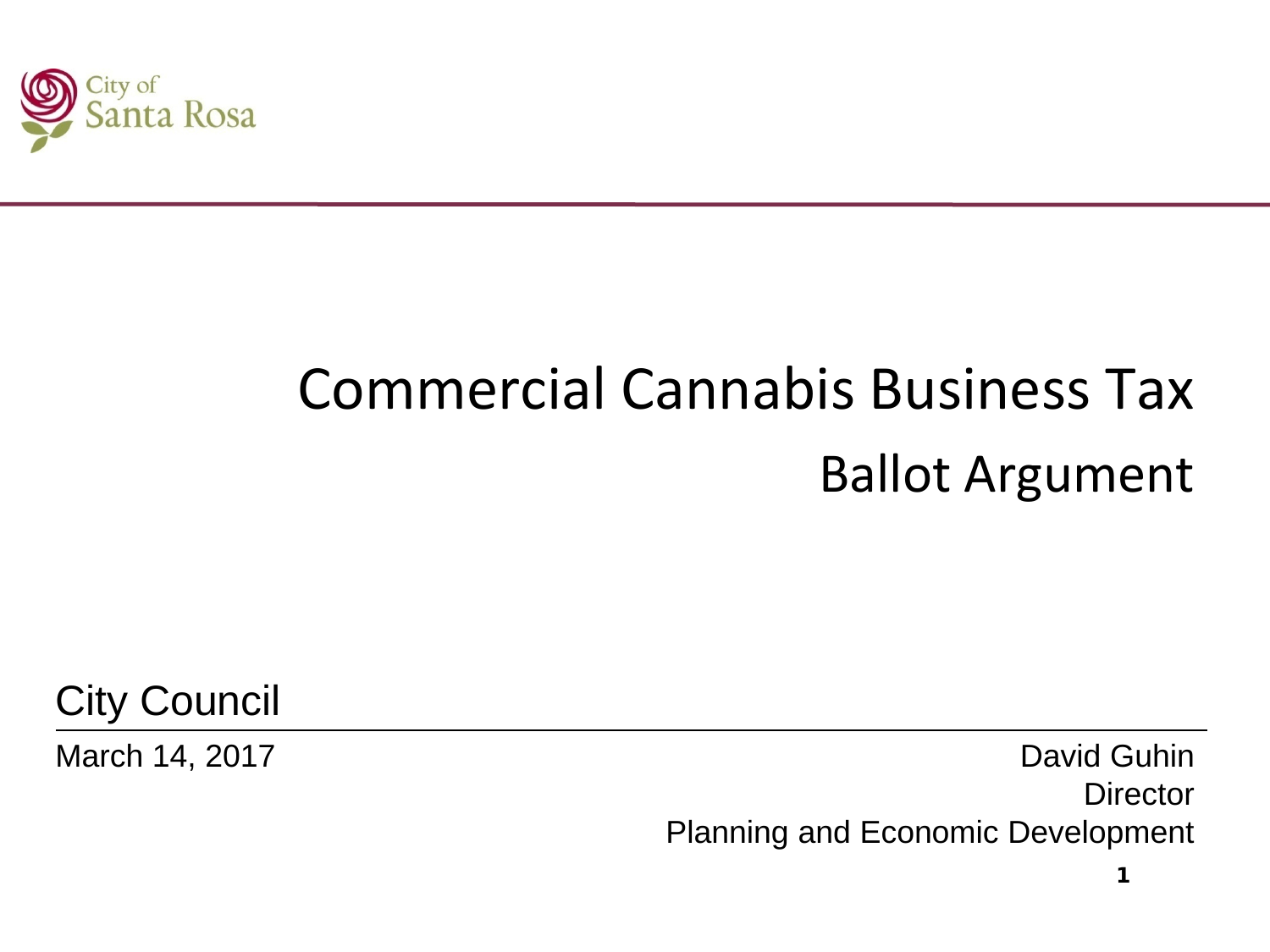



#### **Members:**

- Mayor Coursey
- Councilmember Olivares
- Councilmember Tibbets

### **Meeting:**

• March  $6<sup>th</sup>$ , 2017

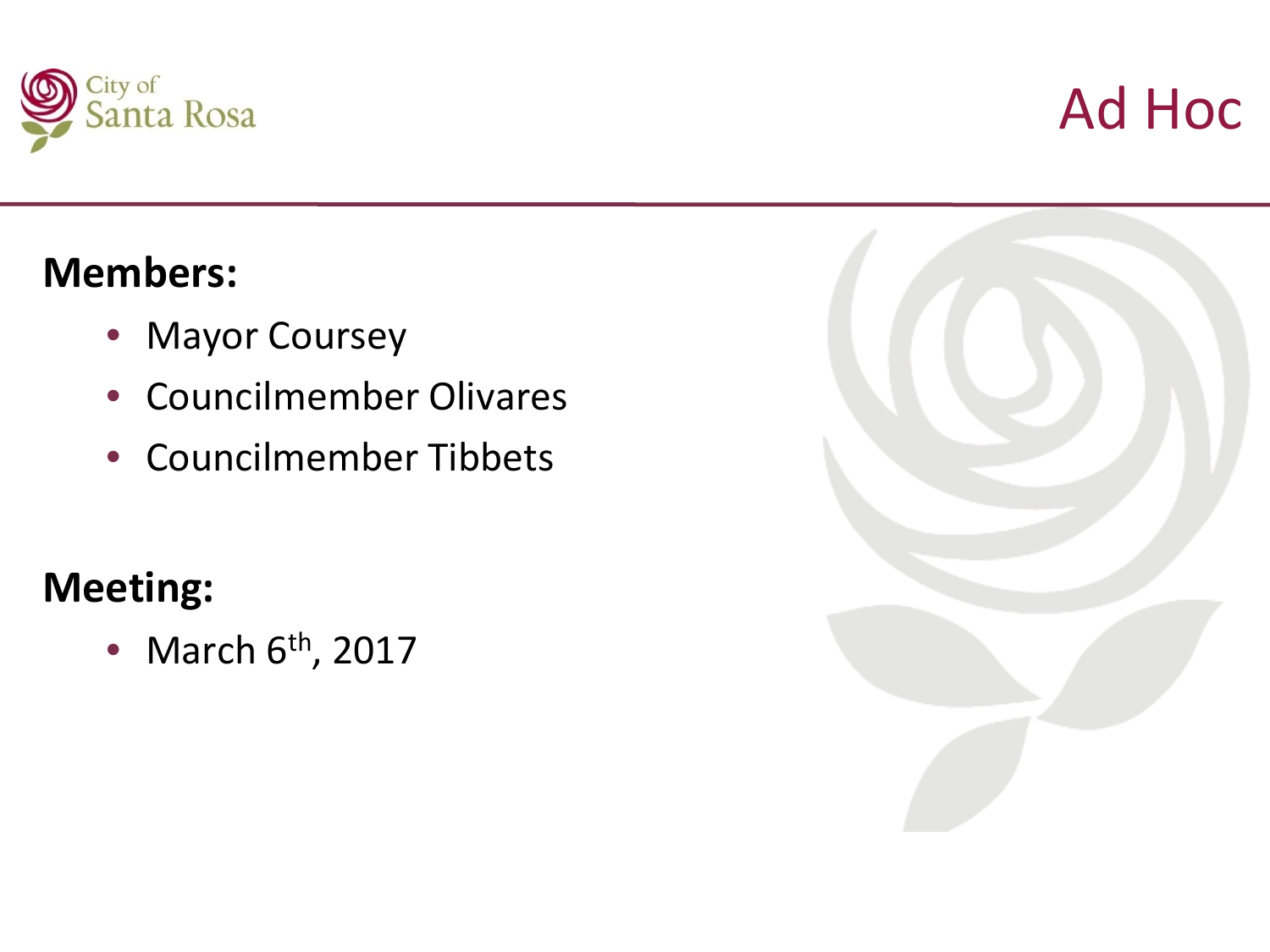



- On March 7th 2017 the City Council unanimously approved adding the cannabis business tax measure to the June 6<sup>th</sup> 2017 ballot.
- On February 14, 2017, in accordance with Elections Code sections 9282 and 9287, the Council authorized the appointment of a Council ad hoc subcommittee to draft the argument in support of the cannabis business tax measure.
- In addition the Council also authorized the ad hoc committee to prepare and submit, without need for further Council approval, a rebuttal argument, if needed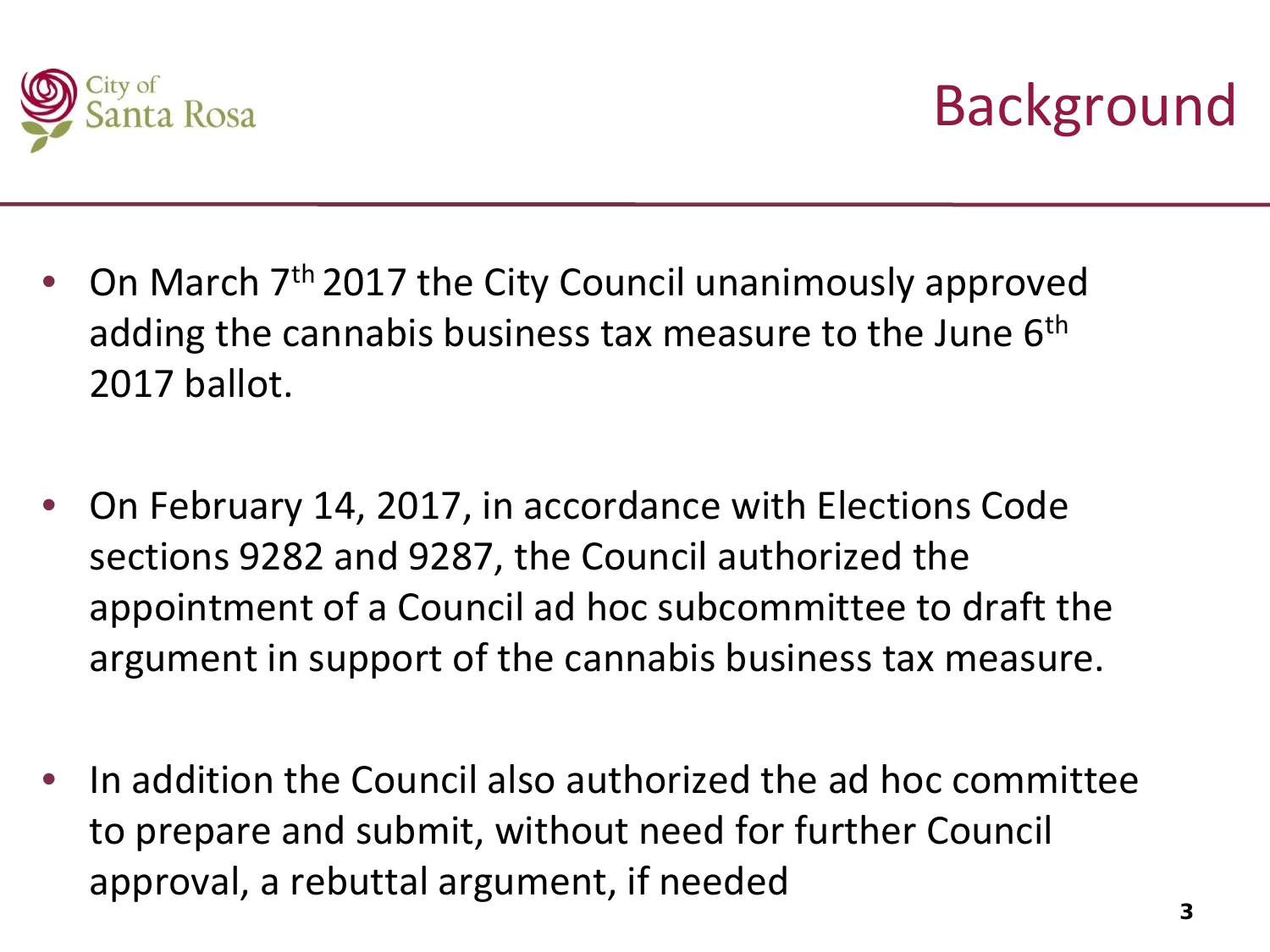

## Key Elements of Cannabis Business Tax

- **Taxation Points**: Cultivation, Manufacturing, Distribution, and **Dispensaries**
- **Taxation Method**: Cultivation by sqft or Gross receipts; Manufacturing, Distribution and Dispensaries by Gross Receipts
- **Tax Cap**: Cultivation 8% or \$25/sqft; Manufacturing, Distribution and Dispensaries 8%
- **Initial Tax Rate**: Cultivation 2% or \$5/sqft; Manufacturing 1%, Distribution 0% and Dispensaries (recreational only) 3%
- **Tax Cycle**: 2 years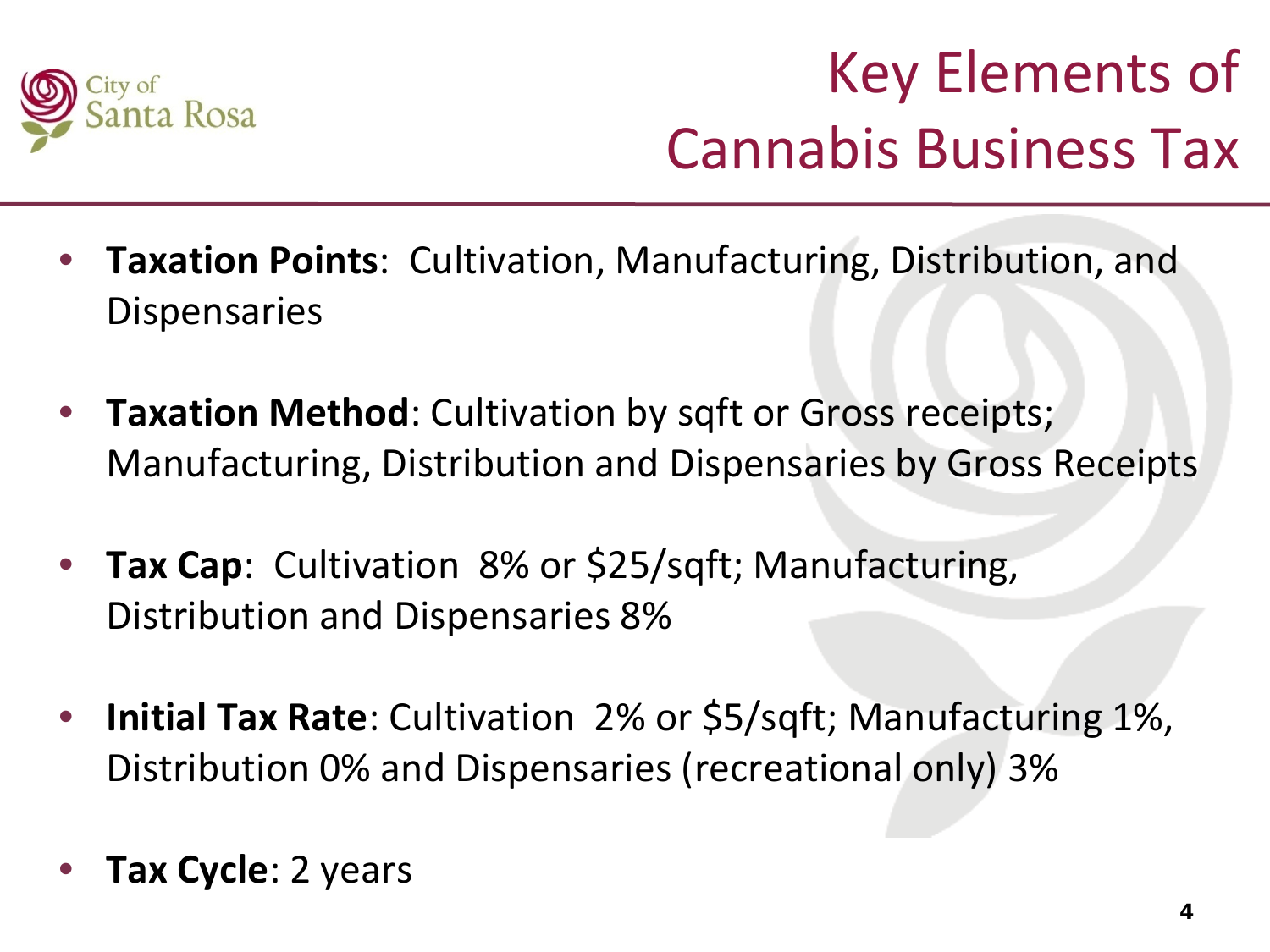

#### "**Santa Rosa Cannabis Industry Tax Measure."**

Shall an ordinance be adopted authorizing a cannabis business tax in the City of Santa Rosa on cultivation businesses up to \$25 per square foot of cultivation area (annually adjusted by CPI) or 8% of gross receipts, and on cannabis manufacturing, distribution and dispensary businesses up to 8% of gross receipts, to maintain general funds for City services and to address cannabis industry impacts, with all funds subject to audits and staying local, generating undetermined revenue until repealed?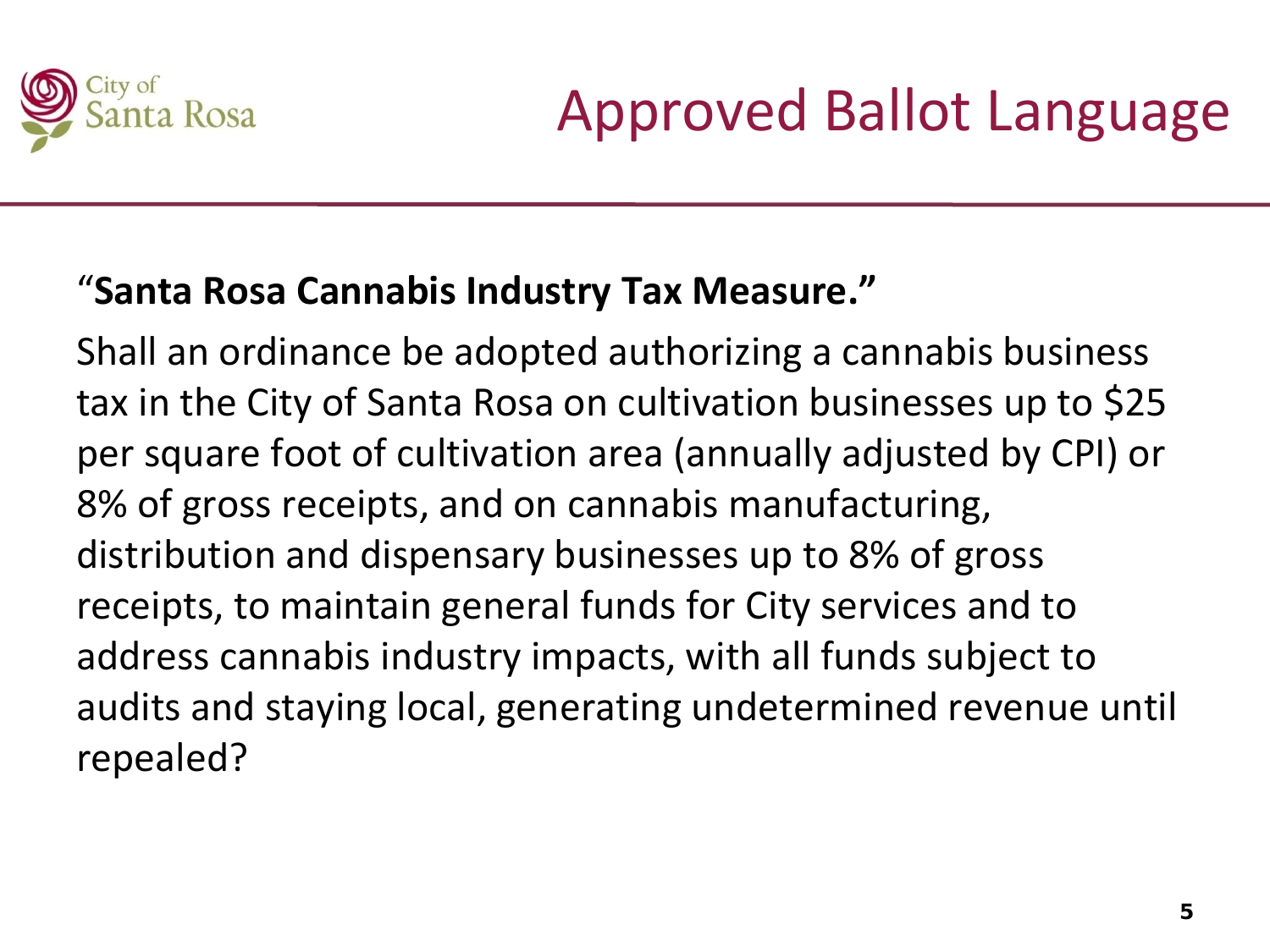

Measure \_\_ will allow Santa Rosa to impose a tax on medical and recreational cannabis businesses operating within the City now that the State has enacted the Medical Cannabis Regulation and Safety Act (MCRSA) and the voters have approved Proposition 64, the Adult Use of Marijuana Act. Measure will ensure that the city has the resources to properly support and regulate the cannabis industry without hurting our investment in core city services, such as neighborhood infrastructure and public safety.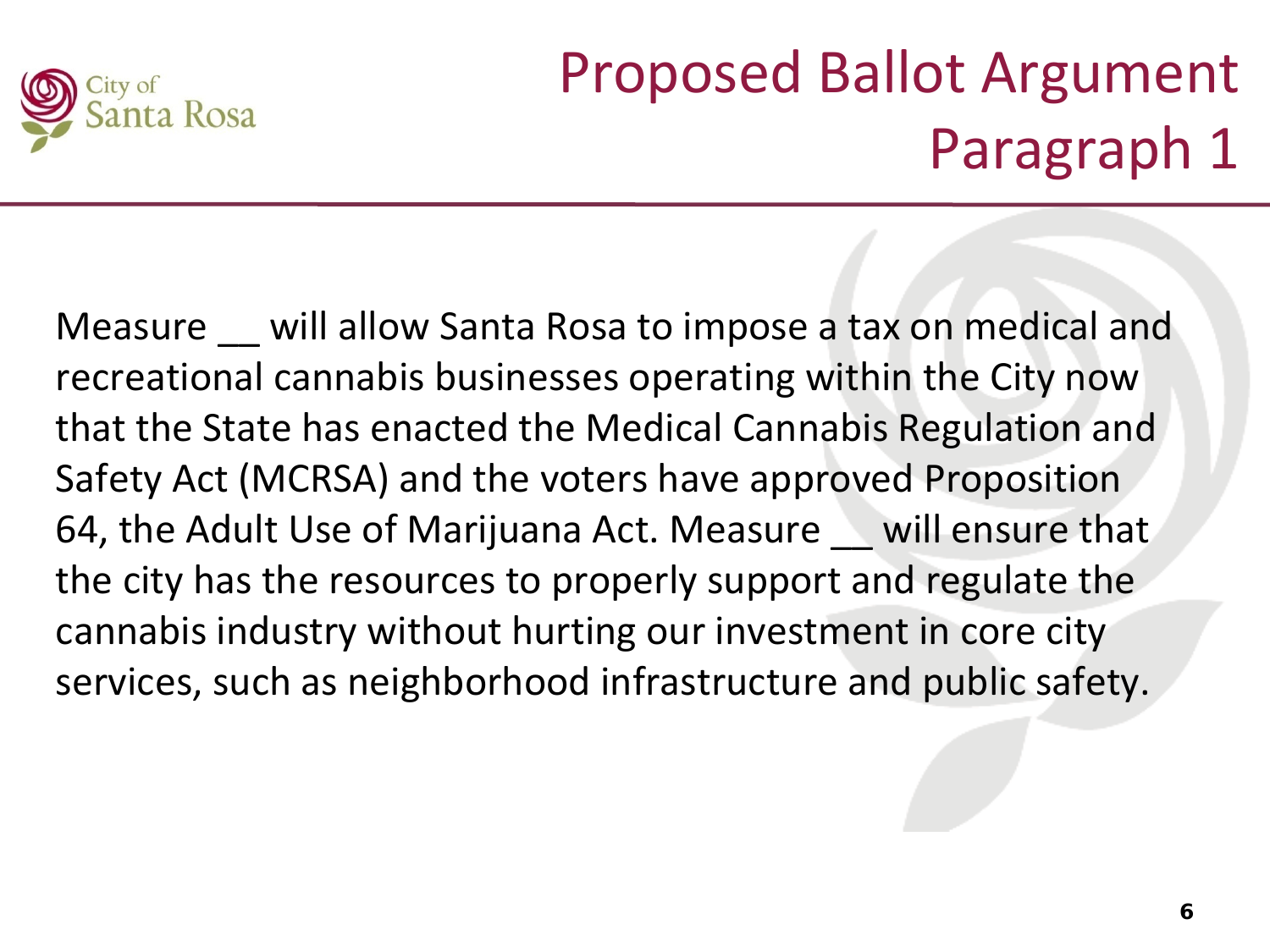

Over 40 Cities and Counties in California have enacted a similar tax for cannabis businesses to address the inherent strain on the local agencies' budgets caused by cannabis legalization. Recently the City of Santa Rosa began issuing permits for medical cannabis businesses and has identified areas where additional resources are needed to continue the support of this new industry.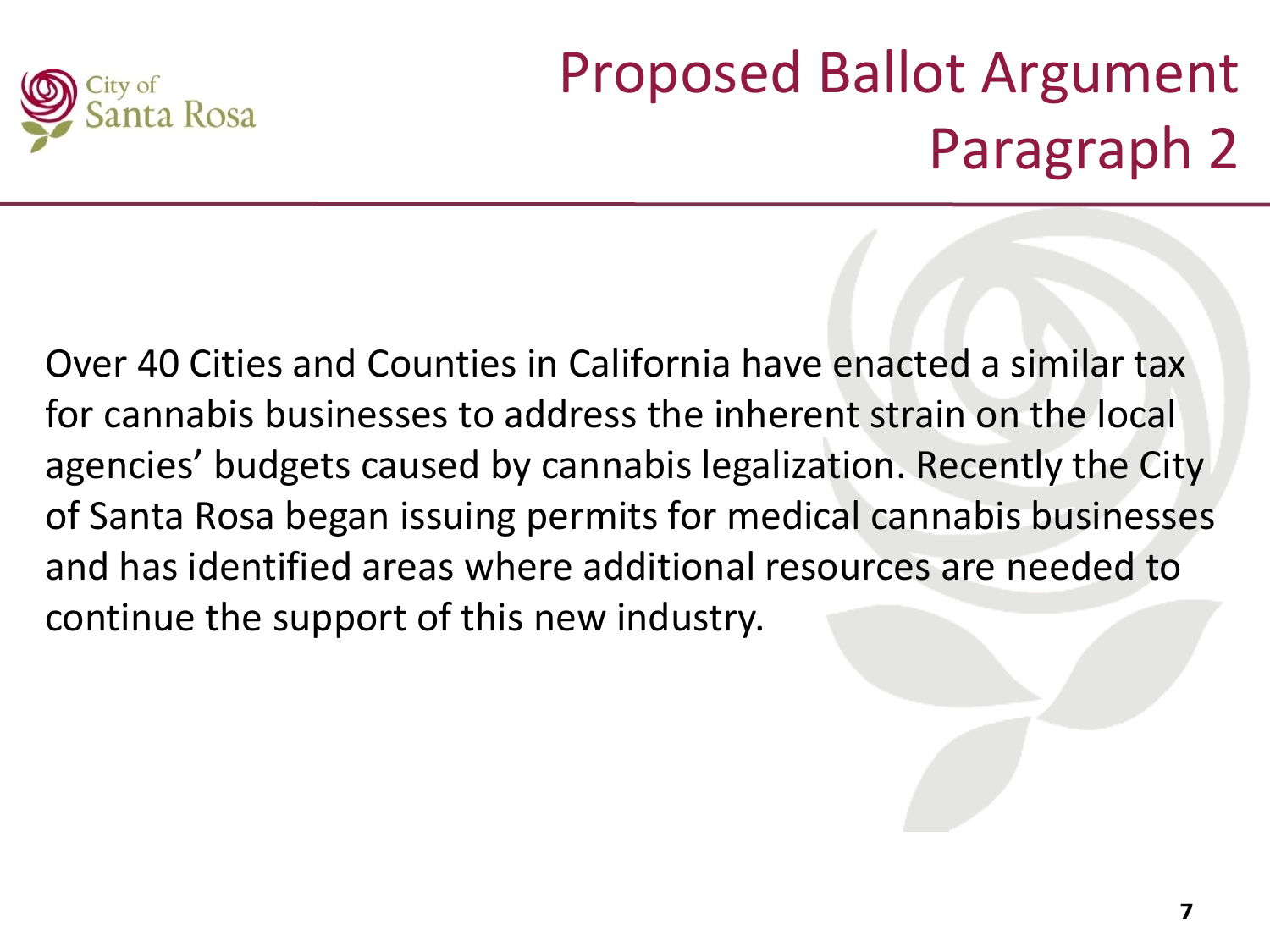

Measure is fiscally responsible, timely, and prudent. Over the past year, the City of Santa Rosa has addressed critical issues such as housing, homelessness and our aging road infrastructure and has had to make key investments from a limited pool of resources. By proactively establishing a tax on cannabis activity, the city's budget will be protected from any new or unexpected costs associated with cannabis legalization and permitting, and protect resources for investment in other key priorities.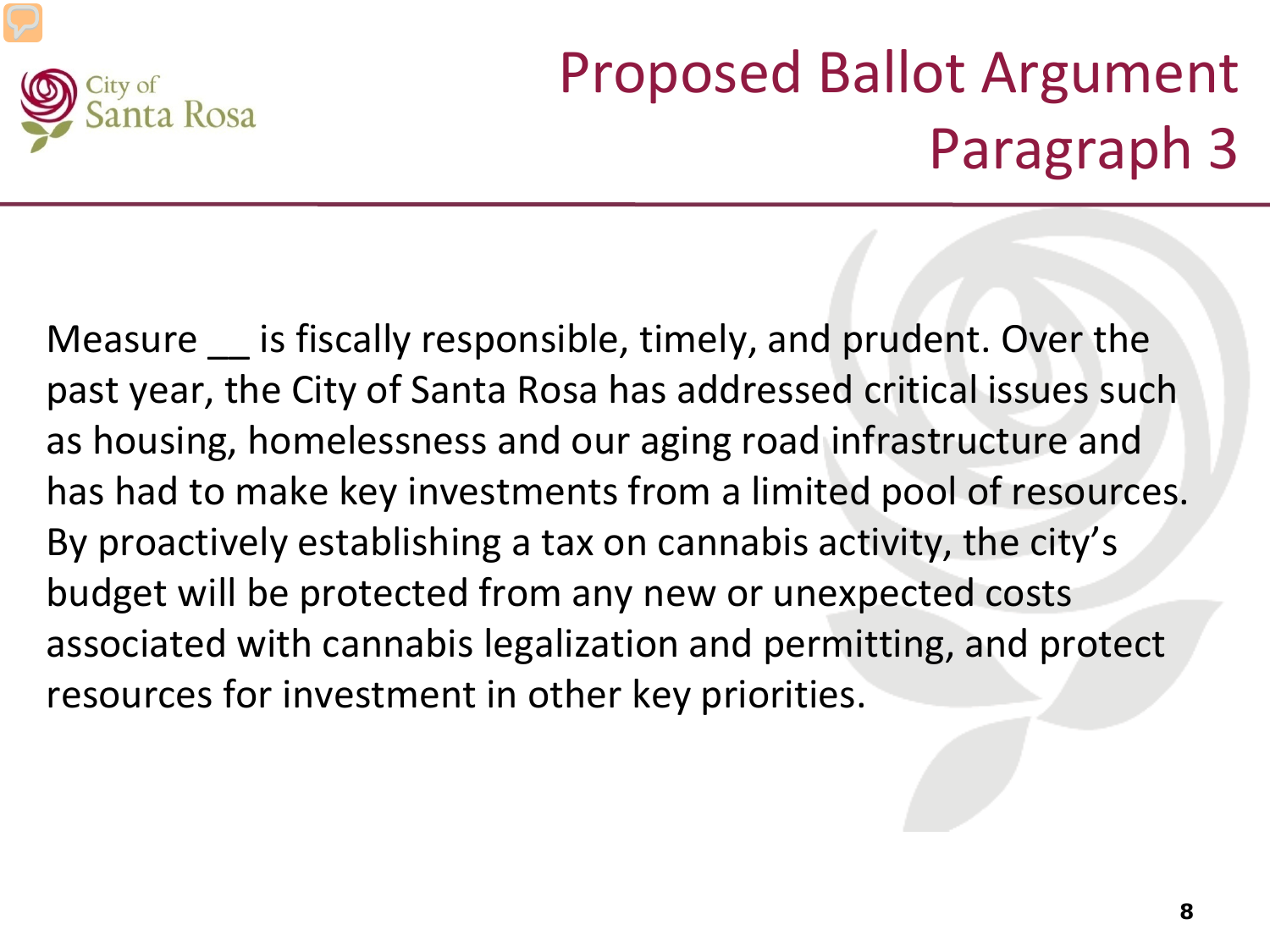

Measure \_\_ was carefully crafted with input from the industry in a public forum to find the right balance between generating the revenue needed while addressing certainty for this emerging industry. Adoption of a clear, fair and easy to follow legal framework will encourage cannabis businesses to join the regulated market, ensuring protection for consumers, the environment and public health.

With unanimous support from the Santa Rosa City Council, we respectfully request a Yes vote on Measure .